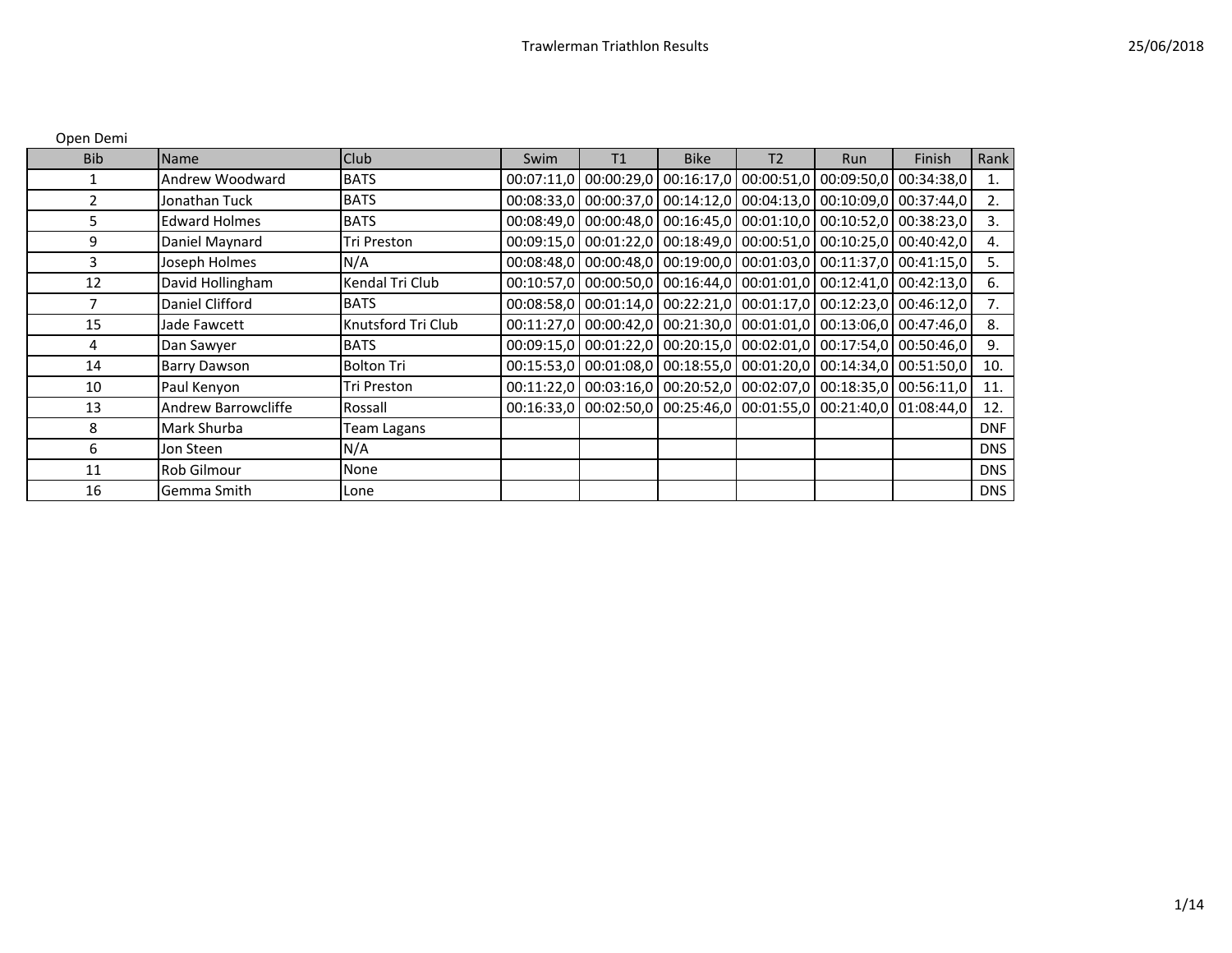| Tristart   |                         |                              |           |           |             |                |           |           |      |
|------------|-------------------------|------------------------------|-----------|-----------|-------------|----------------|-----------|-----------|------|
| <b>Bib</b> | Name                    | Club                         | Swim      | T1        | <b>Bike</b> | T <sub>2</sub> | Run       | Finish    | Rank |
| 183        | Harry Ball              | City of Lancaster            | 0:02:29,9 | 0:00:33,0 | 0:03:03,0   | 0:00:55,2      | 0:02:10,3 | 0:09:11,5 | 1.   |
| 200        | Lexi Webb               | <b>Booker Avenue Juniors</b> | 0:02:34,6 | 0:00:36,5 | 0:03:52,2   | 0:00:59,9      | 0:02:21,8 | 0:10:25,3 | 2.   |
| 196        | <b>Maisie Geary</b>     | Chorley athletic and         | 0:02:52,4 | 0:00:39,8 | 0:03:34,0   | 0:01:05,6      | 0:02:23,1 | 0:10:35,0 | 3.   |
| 189        | Will Selby              | <b>COLT</b>                  | 0:02:56,7 | 0:00:48,7 | 0:03:27,8   | 0:01:07,8      | 0:02:18,4 | 0:10:39,6 | 4.   |
| 186        | Jake Honeysett          | city of lancaster            | 0:02:49,3 | 0:00:44,0 | 0:03:38,5   | 0:01:05,3      | 0:02:41,5 | 0:10:58,9 | 5.   |
| 190        | Ben Barclay             | Pennington                   | 0:03:21,2 | 0:00:39,6 | 0:03:38,0   | 0:01:10,4      | 0:02:16,6 | 0:11:05,9 | 6.   |
| 182        | William Kershaw         | <b>BATS</b>                  | 0:02:34,5 | 0:00:48,5 | 0:04:15,8   | 0:01:15,5      | 0:02:13,3 | 0:11:07,8 | 7.   |
| 188        | Archie Brown            | <b>BATS</b>                  | 0:03:14,4 | 0:00:42,7 | 0:03:40,9   | 0:01:05,9      | 0:02:24,4 | 0:11:08,4 | 8.   |
| 191        | Lucie Myerscough        | <b>Broadoak Primary</b>      | 0:02:53,9 | 0:00:57,1 | 0:04:00,6   | 0:01:03,7      | 0:02:27,7 | 0:11:23,2 | 9.   |
| 193        | Aimee Harling           | Bwfac                        | 0:02:48,2 | 0:01:03,8 | 0:04:29,4   | 0:01:10,4      | 0:02:11,4 | 0:11:43,3 | 10.  |
| 187        | Flynn Murphy            | n/a                          | 0:03:18,8 | 0:00:45,2 | 0:04:13,9   | 0:01:12,3      | 0:02:15,0 | 0:11:45,5 | 11.  |
| 192        | Pollyanna Kershaw       | <b>BATS</b>                  | 0:02:33,7 | 0:00:42,2 | 0:05:11,2   | 0:00:59,3      | 0:02:18,9 | 0:11:45,5 | 12.  |
| 199        | Cassie Houlihan         | <b>St Annes Swimming</b>     | 0:02:57,0 | 0:00:48,5 | 0:04:33,2   | 0:01:15,1      | 0:02:33,9 | 0:12:07,9 | 13.  |
| 197        | <b>Tilly Dowthwaite</b> | C.O.L.T                      | 0:03:23,0 | 0:00:49,9 | 0:04:09,4   | 0:01:14,8      | 0:02:31,8 | 0:12:09,1 | 14.  |
| 185        | Nathan Parry            | St. Peter's Primary          | 0:03:13,6 | 0:00:46,0 | 0:04:29,7   | 0:01:06,8      | 0:02:33,2 | 0:12:09,4 | 15.  |
| 195        | <b>Verity Cooke</b>     | <b>Bats</b>                  | 0:04:15,8 | 0:00:49,5 | 0:05:25,4   | 0:01:10,6      | 0:02:51,8 | 0:14:33,2 | 16.  |
| 194        | Chloe Norton-Noon       | <b>Blackpool Aquatics</b>    | 0:03:09,7 | 0:00:56,7 | 0:05:25,6   | 0:01:23,4      | 0:04:42,8 | 0:15:38,4 | 17.  |
| 198        | Lucy Andrews            | Lytham                       | 0:04:17,5 | 0:01:28,9 | 0:06:43,2   | 0:01:32,6      | 0:03:10,9 | 0:17:13,3 | 18.  |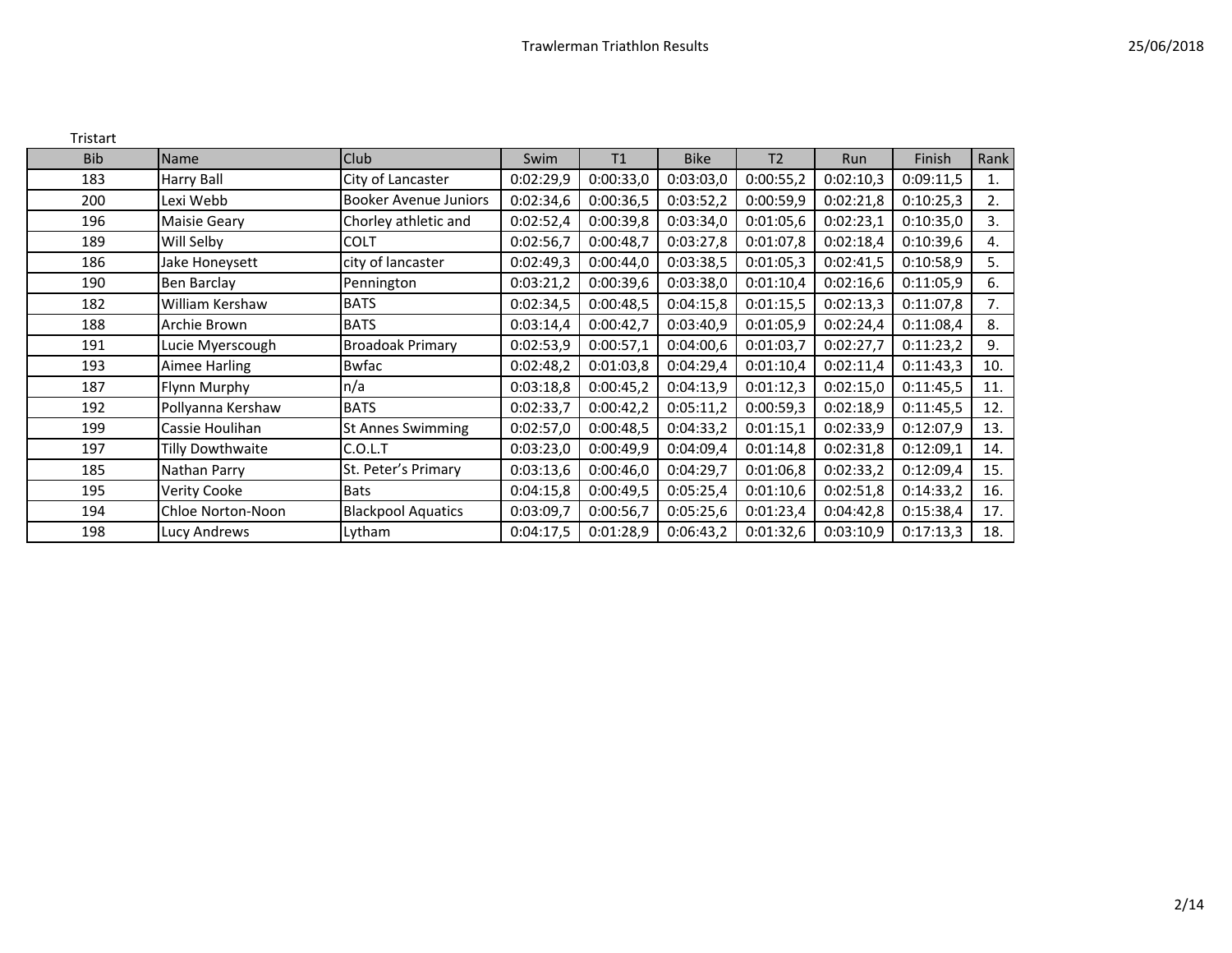Adult Fitness

| <b>Bib</b> | <b>IName</b>        | Club <sup>-</sup>               | Swim      | . .       | <b>Bike</b> | $-$       | Run       | Finish    | Rank     |
|------------|---------------------|---------------------------------|-----------|-----------|-------------|-----------|-----------|-----------|----------|
| 202        | <b>IEmma Perrin</b> | <b>Chorley athletic and tri</b> | 0:08:47.8 | 0:01:02.9 | 0:08:45.7   | 0:01:00.8 | 0:04:17.5 | 0:23:54.9 | <b>.</b> |
| 201        | Lloanna Booth       |                                 | 0:09:18.  | 0:00:47,6 | 0:11:19.1   | 0:01:36.0 | 0:07:14.5 | 0:30:16.2 | <u>.</u> |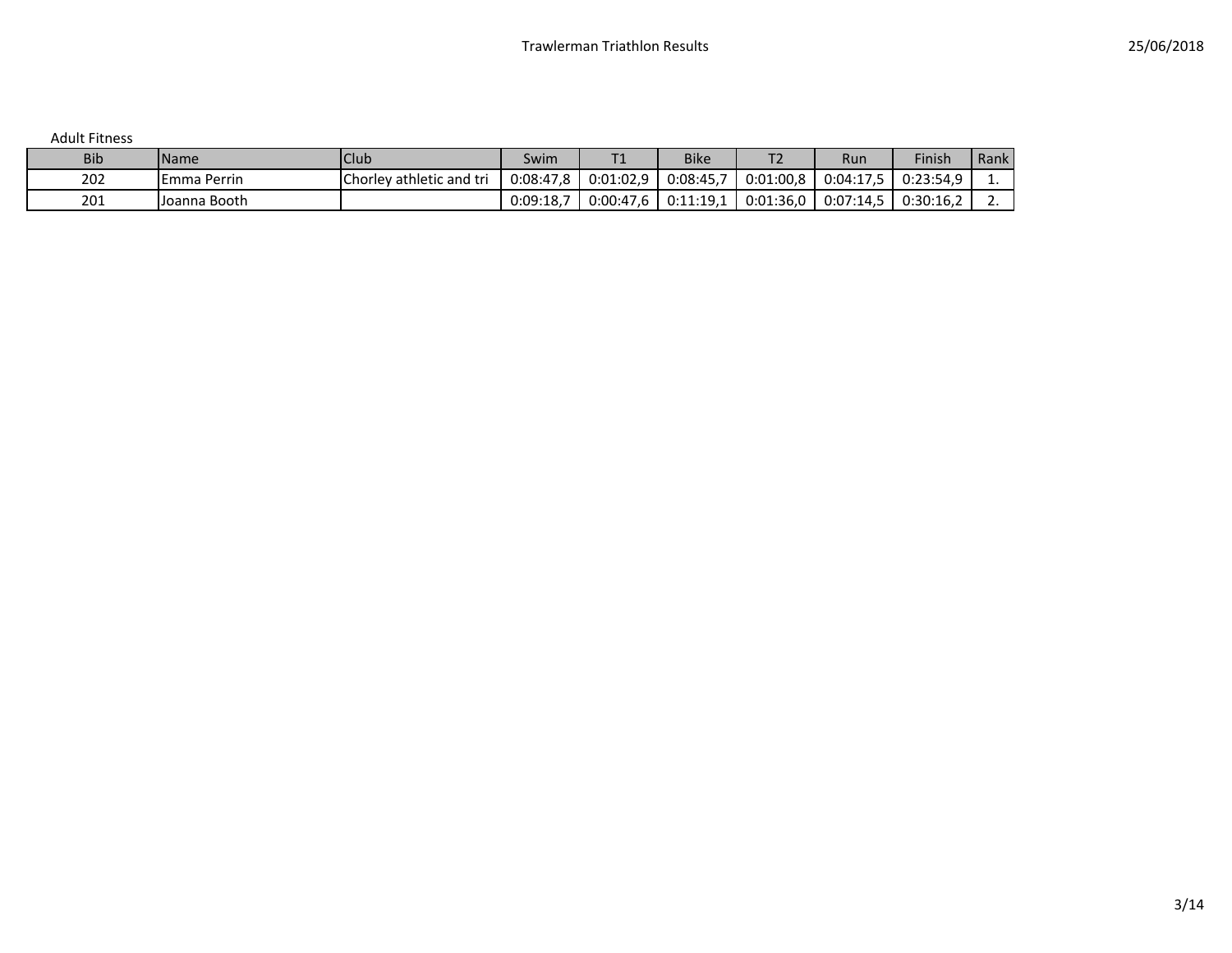| Youth Male |                       |                   |           |                |             |                |           |           |            |
|------------|-----------------------|-------------------|-----------|----------------|-------------|----------------|-----------|-----------|------------|
| <b>Bib</b> | <b>Name</b>           | <b>Club</b>       | Swim      | T <sub>1</sub> | <b>Bike</b> | T <sub>2</sub> | Run       | Finish    | Rank       |
| 18         | George Hill           | <b>WARRINGTON</b> | 0:06:25,0 | 0:00:36,0      | 0:16:55,0   | 0:01:05,0      | 0:09:37,0 | 0:34:37.0 | Ī.         |
| 17         | Luke Black            | <b>BLACKPOOL</b>  | 0:06:14,0 | 0:00:28,0      | 0:17:43,0   | 0:00:49,0      | 0:11:01.0 | 0:36:14.0 | 2.         |
| 25         | Henri Bedford         | <b>WHITCHURCH</b> | 0:07:00,0 | 0:00:34,0      | 0:17:22,0   | 0:01:01,0      | 0:12:10,0 | 0:38:06,0 | 3.         |
| 21         | Joseph Chadwick       | <b>CHORLEY</b>    | 0:07:57,0 | 0:00:27,0      | 0:18:48,0   | 0:00:53,0      | 0:11:03,0 | 0:39:08,0 | 4.         |
| 26         | Luke Johnstone        | <b>BLACKPOOL</b>  | 0:08:30,0 | 0:00:54,0      | 0:17:48,0   | 0:01:18,0      | 0:13:11,0 | 0:41:41,0 | 5.         |
| 24         | <b>Caleb Thornber</b> | <b>BURNLEY</b>    | 0:08:29,0 | 0:00:49,0      | 0:18:17,0   | 0:01:16,0      | 0:13:14.0 | 0:42:04.0 | 6.         |
| 23         | <b>Ben Scott</b>      | <b>CARLISLE</b>   | 0:08:19.0 | 0:00:43.0      | 0:19:25,0   | 0:01:01.0      | 0:15:30.0 | 0:44:58.0 | 7.         |
| 27         | Daniel Hart           | <b>MANCHESTER</b> | 0:14:09.0 | 0:00:45.0      | 0:35:33,0   | 0:00:44.0      | 0:19:22.0 | 1:10:33,0 | 8.         |
| 19         | Thomas Roberts        | <b>WIGAN</b>      |           |                |             |                |           |           | <b>DNS</b> |
| 20         | Josh Thompson         | <b>OLDHAM</b>     |           |                |             |                |           |           | <b>DNS</b> |
| 22         | Lewis West            | <b>CHEADLE</b>    |           |                |             |                |           |           | <b>DNS</b> |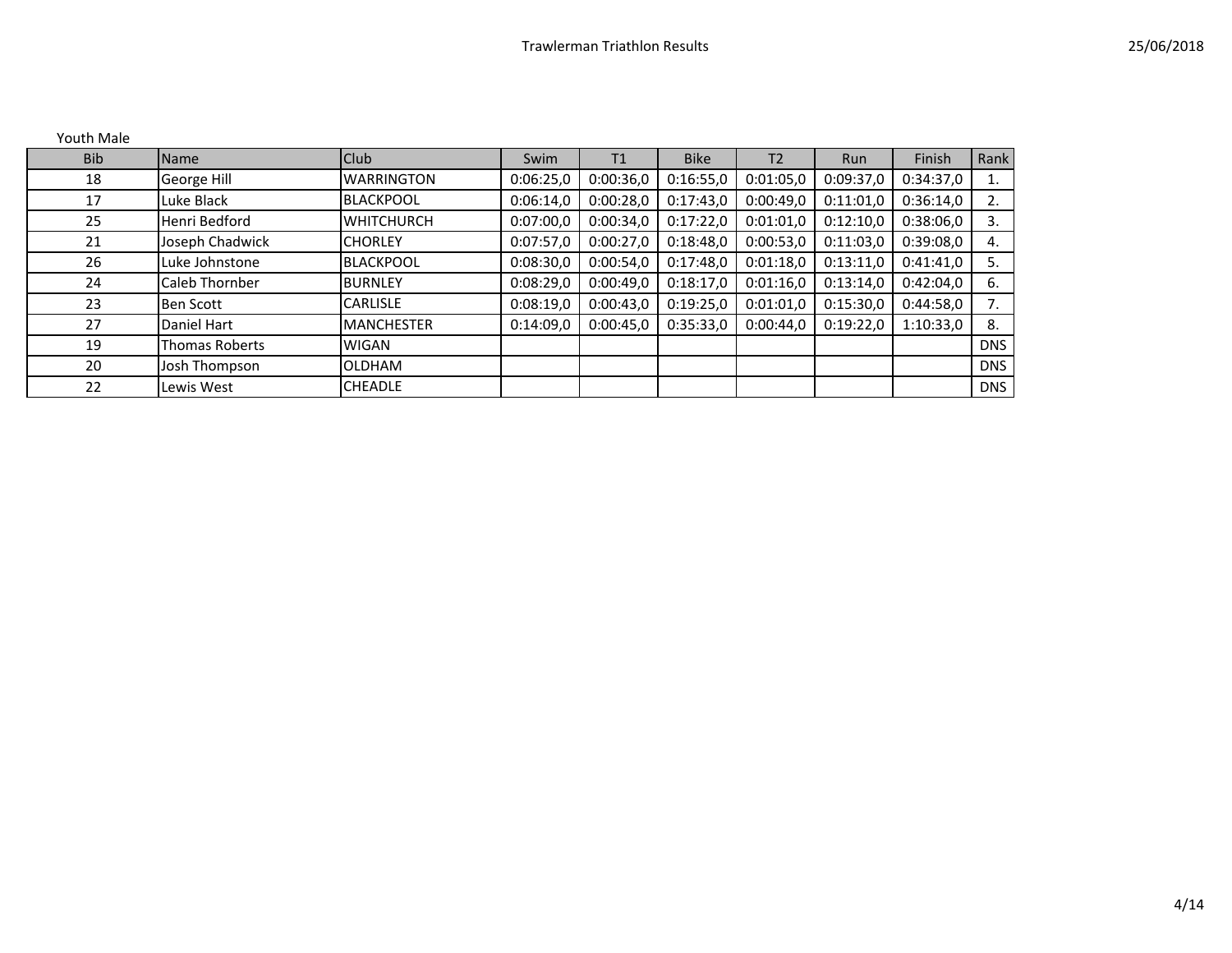| <b>Youth Female</b> |                           |                              |           |                |             |                |           |           |            |
|---------------------|---------------------------|------------------------------|-----------|----------------|-------------|----------------|-----------|-----------|------------|
| <b>Bib</b>          | Name                      | <b>Club</b>                  | Swim      | T <sub>1</sub> | <b>Bike</b> | T <sub>2</sub> | Run       | Finish    | Rank       |
| 30                  | <b>Alice Davies</b>       | Rochdale Tri                 | 0:07:24,5 | 0:00:36,6      | 0:18:09,6   | 0:00:52,9      | 0:11:04,1 | 0:38:07,9 | 1.         |
| 29                  | <b>Harriet King</b>       | St Helens Tri                | 0:07:10,0 | 0:00:35,1      | 0:17:54,7   | 0:01:03,1      | 0:12:38,6 | 0:39:21,8 | 2.         |
| 36                  | Emma Halliday             | <b>Bolton Triathlon Club</b> | 0:08:58,8 | 0:00:29,0      | 0:20:44,1   | 0:00:53,4      | 0:11:49.4 | 0:42:54.9 | 3.         |
| 32                  | Rebecca Dyer              | Kendal Tri Club Juniors      | 0:08:00,7 | 0:00:55,6      | 0:19:50,1   | 0:00:19,5      | 0:14:02,8 | 0:43:09,0 | 4.         |
| 34                  | Izzy Gore                 | <b>Blackpool Aquatics</b>    | 0:08:26,2 | 0:00:32.7      | 0:19:39.3   | 0:01:02,7      | 0:13:41,5 | 0:43:22.6 | 5.         |
| 31                  | <b>Charlotte Barnes</b>   | <b>BATS</b>                  | 0:08:08,4 | 0:00:44.1      | 0:19:40.4   | 0:01:08,5      | 0:14:16,0 | 0:43:57.7 | 6.         |
| 37                  | <b>Charlotte Mitchell</b> | Carlisle Junior Tri Club     | 0:09:08,9 | 0:00:35,1      | 0:21:48,9   | 0:01:02,6      | 0:12:04,4 | 0:44:40,1 | 7.         |
| 33                  | Ashleigh Longford         | Carlisle Junior Tri Club     | 0:08:32,2 | 0:01:23,6      | 0:20:04,4   | 0:01:05,9      | 0:13:47,3 | 0:44:53,6 | 8.         |
| 35                  | Bethany Iveson            | Carlisle Junior Tri Club     | 0:08:46,5 | 0:00:38,8      | 0:21:01,6   | 0:00:59,0      | 0:14:39,7 | 0:46:05,8 | 9.         |
| 38                  | Sophie Emmerson           | Carlisle Junior Tri Club     | 0:09:31,6 | 0:00:47,7      | 0:22:14,3   | 0:01:08,4      | 0:16:23,0 | 0:50:05,2 | 10.        |
| 28                  | Kate Waddington           | Chorley Athletic and         |           |                |             |                |           |           | <b>DNS</b> |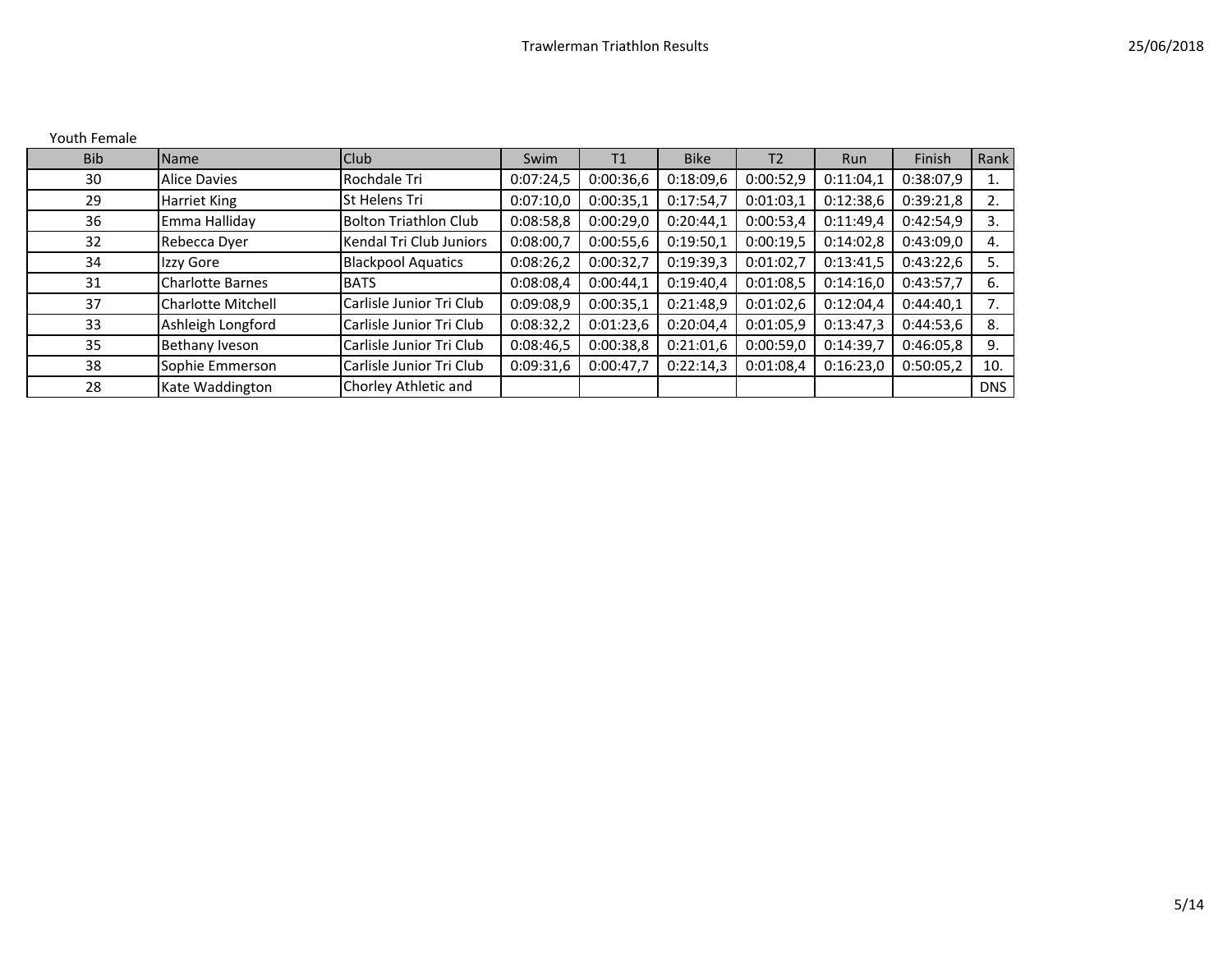| כ כוואנווו כו טם |                          |                               |           |                |             |                |           |           |      |
|------------------|--------------------------|-------------------------------|-----------|----------------|-------------|----------------|-----------|-----------|------|
| <b>Bib</b>       | Name                     | <b>Club</b>                   | Swim      | T <sub>1</sub> | <b>Bike</b> | T <sub>2</sub> | Run       | Finish    | Rank |
| 44               | Rhys Ashton              | <b>COLT</b>                   | 0:05:17,2 | 0:00:27,2      | 0:14:03,1   | 0:01:00,3      | 0:07:13,5 | 0:28:01,5 | 1.   |
| 39               | Daniel Lilley            | Chorley Athletics and         | 0:05:17,6 | 0:00:27,6      | 0:14:56,3   | 0:00:48,0      | 0:07:19,7 | 0:28:49,4 | 2.   |
| 41               | Joel Pollard             | Wigan Triathlon Club          | 0:05:35,0 | 0:00:22,0      | 0:15:13,7   | 0:00:48,8      | 0:08:04,2 | 0:30:04,0 | 3.   |
| 40               | Luke Rawcliffe           | <b>Blackpool Aquatics ASC</b> | 0:05:46,6 | 0:00:28,1      | 0:16:11,9   | 0:00:46,4      | 0:08:05,4 | 0:31:18,5 | 4.   |
| 42               | Nathan Hilton            | Wigan Triathlon Club          | 0:05:54,0 | 0:00:34,3      | 0:15:39,2   | 0:00:54,1      | 0:08:33,8 | 0:31:35,6 | 5.   |
| 43               | Joseph Hopley            | Bury And Elton ASC            | 0:05:49,7 | 0:00:34,2      | 0:15:46,1   | 0:00:49,6      | 0:09:55,8 | 0:32:55,7 | 6.   |
| 51               | Josh Geary               | Chorley athletic and          | 0:06:33,5 | 0:00:40,7      | 0:16:26,4   | 0:00:56,0      | 0:08:33,4 | 0:33:10,2 | 7.   |
| 54               | Freddie Bailey           | <b>Stcokport Harriers</b>     | 0:06:09,1 | 0:00:33,6      | 0:16:28,1   | 0:01:02,6      | 0:09:13,3 | 0:33:27,0 | 8.   |
| 56               | Ethan Leeder             | Warrington triathlon          | 0:06:59,0 | 0:00:44,0      | 0:17:06,0   | 0:00:15,0      | 0:09:20,0 | 0:34:24,0 | 9.   |
| 63               | Jack Mcmanus             | Carlisle junior tri club      | 0:08:05,0 | 0:00:43,0      | 0:16:15,0   | 0:00:55,0      | 0:08:27,0 | 0:34:25,0 | 10.  |
| 55               | Harvey Leeder            | Warrington Triathlon          | 0:07:08,0 | 0:00:49,0      | 0:16:55,0   | 0:01:04,0      | 0:09:29,0 | 0:35:25,0 | 11.  |
| 59               | <b>Elliott Gray-Medd</b> | Cardinal Allen                | 0:07:40,0 | 0:00:47,0      | 0:16:29,0   | 0:00:55,0      | 0:09:40,0 | 0:35:31,0 | 12.  |
| 45               | Josh Crews               | <b>Stockport Metro</b>        | 0:05:31,0 | 0:00:41,6      | 0:18:46,7   | 0:01:27,6      | 0:09:13,4 | 0:35:40,3 | 13.  |
| 48               | Ben Gooden               | <b>BATS</b>                   | 0:06:14,8 | 0:00:46,1      | 0:15:59,4   | 0:01:13,1      | 0:12:33,2 | 0:36:46,8 | 14.  |
| 60               | Harry Quilliam           | <b>Bolton Triathlon Club</b>  | 0:08:15,0 | 0:00:44,0      | 0:17:22,0   | 0:01:01,0      | 0:09:47,0 | 0:37:09,0 | 15.  |
| 46               | Kyle Dickson             | <b>BATS - Blackpool</b>       | 0:06:47,1 | 0:00:36,2      | 0:18:00,3   | 0:01:08,7      | 0:10:43,3 | 0:37:15,8 | 16.  |
| 62               | Josh Buchanan            | Cadencetri                    | 0:07:51,0 | 0:00:52,0      | 0:18:19,0   | 0:01:08,0      | 0:10:45,0 | 0:38:55,0 | 17.  |
| 53               | Harvey Wilcock           | <b>Blackpool Aquatics</b>     | 0:06:48,4 | 0:00:36,6      | 0:20:07,1   | 0:01:10,3      | 0:10:56,3 | 0:39:39,0 | 18.  |

BOYS Tristars 3

BOYS Tristars 3

| <b>Bib</b> | Name                  | <b>Club</b>                 | Swim      |           | <b>Bike</b> | T <sub>2</sub> | Run       | Finish    | Rank       |
|------------|-----------------------|-----------------------------|-----------|-----------|-------------|----------------|-----------|-----------|------------|
| 61         | <b>Blane Birch</b>    | Ribblesdale High School     | 0:07:51,0 | 0:00:47,0 | 0:19:15,0   | 0:01:05,0      | 0:11:15.0 | 0:40:13.0 | 19.        |
| 57         | Jake Johnstone        | <b>BATS</b>                 | 0:08:00.0 | 0:00:54.0 | 0:21:26.0   | 0:01:18.0      | 0:13:12.0 | 0:44:50.0 | 20.        |
| 47         | <b>Matthew Haynes</b> | <b>Wigan Triathlon Club</b> |           |           |             |                |           |           | <b>DNS</b> |
| 49         | Thomas Dowthwaite     | C.O.L.T                     |           |           |             |                |           |           | <b>DNS</b> |
| 50         | Yemi Ajiteru          | Fleetwood Swimming          |           |           |             |                |           |           | <b>DNS</b> |
| 52         | Maxwell Hereward      | N/A                         |           |           |             |                |           |           | <b>DNS</b> |
| 58         | Ben Winnemore         | <b>BATS</b>                 |           |           |             |                |           |           | <b>DNS</b> |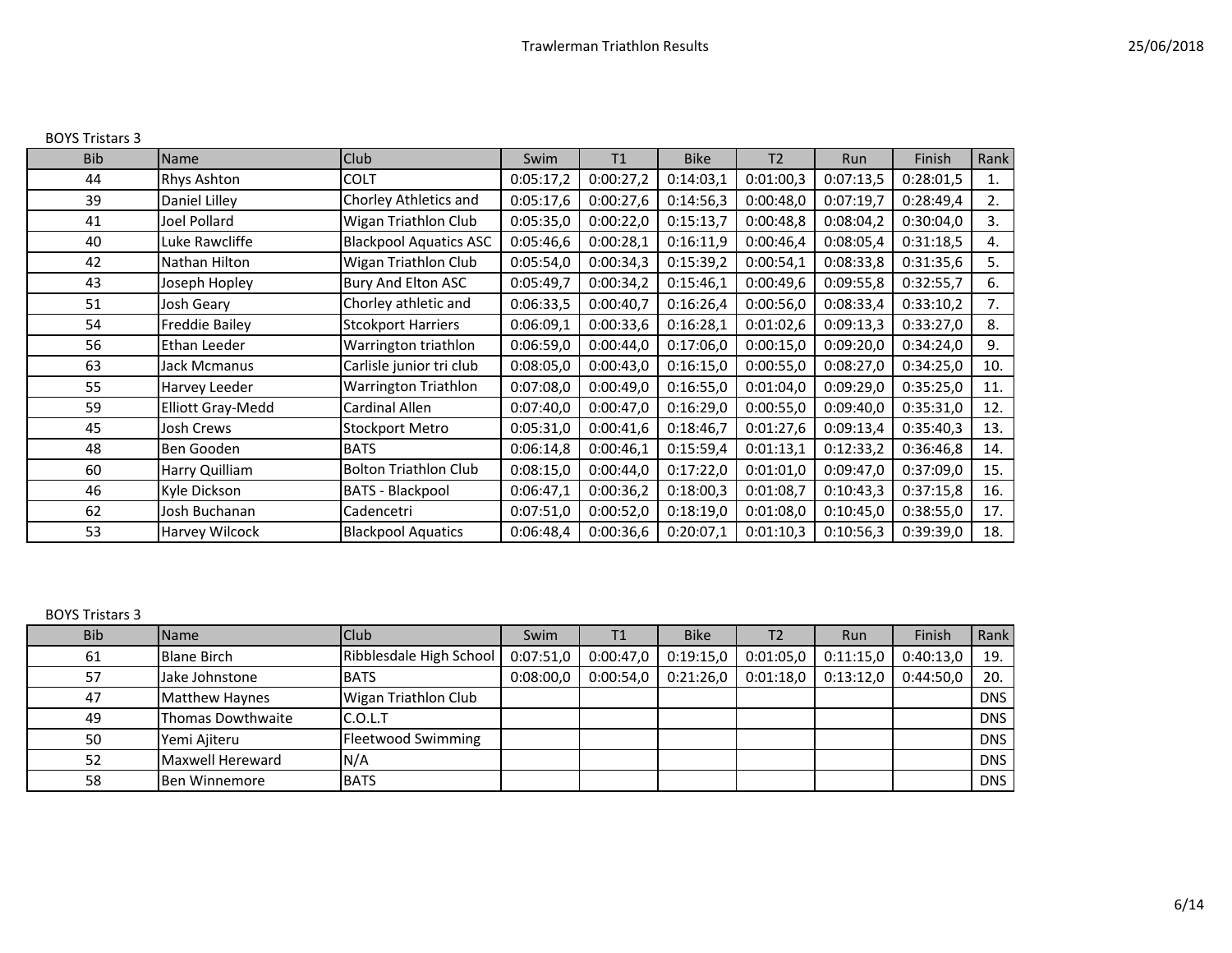Trawlerman Triathlon Results 25/06/2018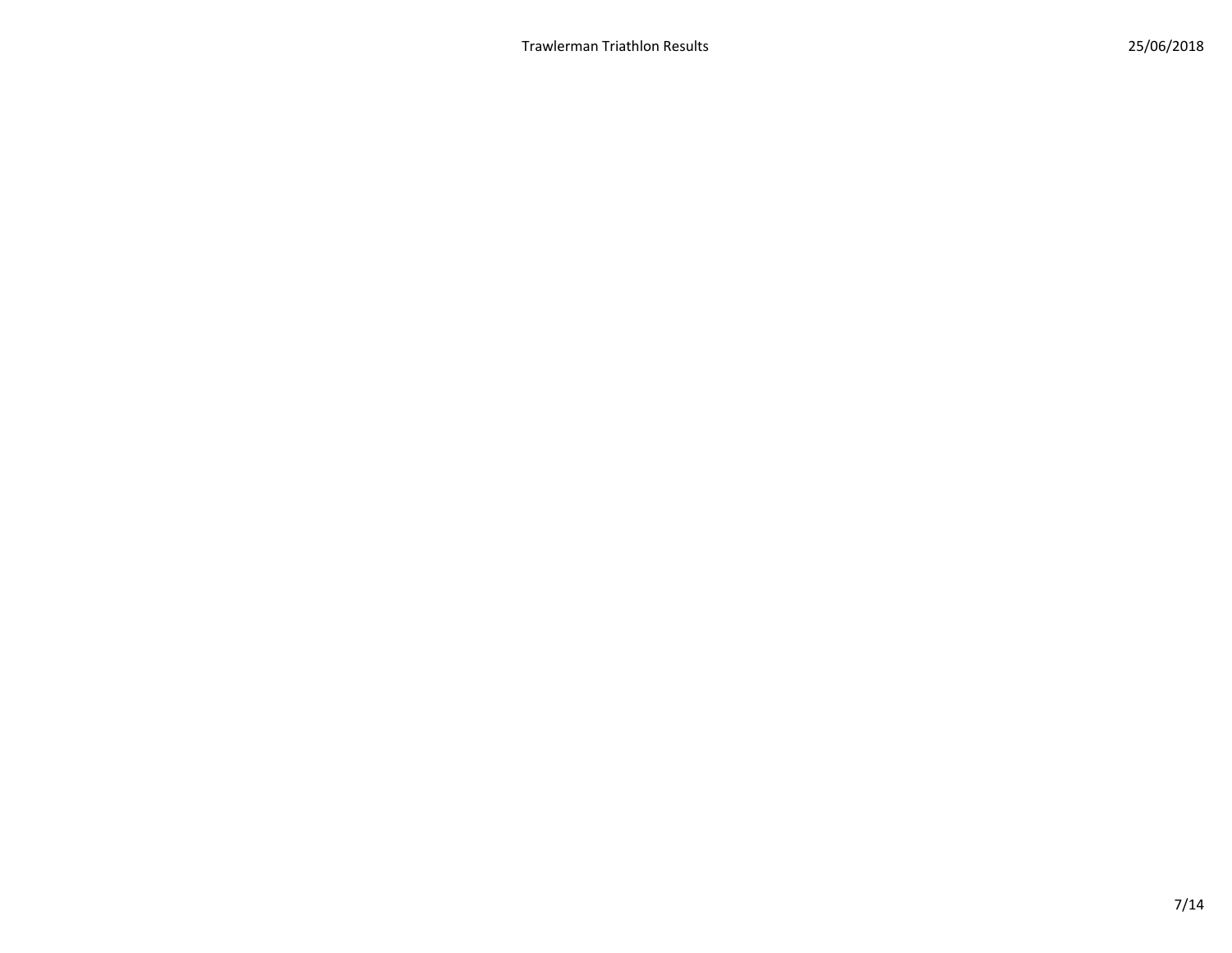| GIRLS Tristars 3 |  |
|------------------|--|
|                  |  |

| <b>Bib</b> | <b>Name</b>             | <b>Club</b>                   | Swim      | T1        | <b>Bike</b> | T <sub>2</sub> | Run       | Finish     | Rank           |
|------------|-------------------------|-------------------------------|-----------|-----------|-------------|----------------|-----------|------------|----------------|
| 77         | Amy West                | Rochdale tri club             | 0:05:05,6 | 0:00:29,1 | 0:15:22,8   | 0:01:00,6      | 0:08:23,4 | 0:30:21,7  | $\mathbf{1}$ . |
| 73         | Hannah Camden           | Wigan Triathlon Club          | 0:05:24,1 | 0:00:31,2 | 0:15:22,2   | 0:00:47,8      | 0:08:29,1 | 0:30:34,5  | 2.             |
| 71         | Poppy Bridge            | <b>Blackpool Aquatics ASC</b> | 0:05:18,0 | 0:00:25,5 | 0:15:54,4   | 0:00:49,9      | 0:08:52,5 | 0:31:20,4  | 3.             |
| 72         | Georgia Elizabeth Heath | <b>Bolton Tri</b>             | 0:05:07,6 | 0:00:40,6 | 0:16:35,4   | 0:00:59,1      | 0:08:29,4 | 0:31:52,3  | 4.             |
| 80         | Georgia Heath           | <b>KENDALTRI CLUB</b>         | 0:06:00,4 | 0:00:31,3 | 0:16:51,8   | 0:00:45,4      | 0:08:32,9 | 0:32:42,1  | 5.             |
| 83         | Elizabeth Kershaw       | <b>BATS</b>                   | 0:06:33,4 | 0:00:35,4 | 0:15:33,8   | 0:00:57,6      | 0:09:11,1 | 0:32:51,5  | 6.             |
| 65         | Isabelle Farron         | Chorley Athletic and          | 0:06:30,0 | 0:00:28,0 | 0:17:36,0   | 0:01:01,0      | 0:10:03,0 | 0:35:38,0  | 7              |
| 84         | <b>Felicity Barnes</b>  | <b>BATS</b>                   | 0:06:33,0 | 0:00:33,2 | 0:17:05,6   | 0:00:54,4      | 0:10:55,3 | 0:36:01,6  | 8              |
| 66         | Lauren Fry              | <b>Bolton Tri Club</b>        | 0:06:45,0 | 0:00:31,0 | 0:18:24,0   | 0:01:04,0      | 0:10:08,0 | 0:36:552,0 | 9              |
| 67         | Jasmine De Goede        | <b>Bolton Tri Club</b>        | 0:07:26,0 | 0:00:38,0 | 0:18:10,0   | 0:00:54,0      | 0:10:16,0 | 0:37:24,0  | 10             |
| 82         | Susanna Corrie          | Kendal Junior Tri Club        | 0:06:13,1 | 0:00:31,8 | 0:20:00,2   | 0:00:57,4      | 0:10:23,3 | 0:38:06,0  | 11.            |
| 78         | Ruby Hodgkinson         | <b>BATS</b>                   | 0:06:52,7 | 0:00:50,6 | 0:18:48,0   | 0:01:08,5      | 0:11:37,9 | 0:39:18,0  | 12.            |
| 68         | Layla Allton            | Chorley Athletics and         | 0:07:39,0 | 0:00:47,0 | 0:19:34,0   | 0:01:00,0      | 0:12:11,0 | 0:41:11,0  | 13.            |
| 69         | Gemma Longford          | Carlisle Junior Tri Club      | 0:08:56,0 | 0:00:48,0 | 0:19:22,0   | 0:01:11,0      | 0:11:07,0 | 0:41:24,0  | 14.            |
| 76         | Victoria Martin         | Pioneer 79                    | 0:07:32,8 | 0:00:57,9 | 0:16:00,6   | 0:01:08,5      | 0:18:09,5 | 0:43:49,5  | 15.            |
| 64         | Isla Newsham            | <b>Mersey Tri</b>             | 0:08:58,0 | 0:00:46,0 | 0:19:25,0   | 0:01:13,0      | 0:13:37,0 | 0:43:59,0  | 16.            |
| 75         | Olivia Hague            | St. Helens triathlon          | 0:05:48,2 | 0:01:05,7 | 0:18:33,7   | 0:01:20,3      | 0:04:51,6 | 0:31:39,7  | a.k.           |
| 74         | Kate Wren               | No Club                       |           |           |             |                |           |            | <b>DNS</b>     |
| 79         | Lauren Waddington       | Chorley Athletic and          |           |           |             |                |           |            | <b>DNS</b>     |
| 70         | Lottie Price            | Warrington Tri club           |           |           |             |                |           |            | <b>DNS</b>     |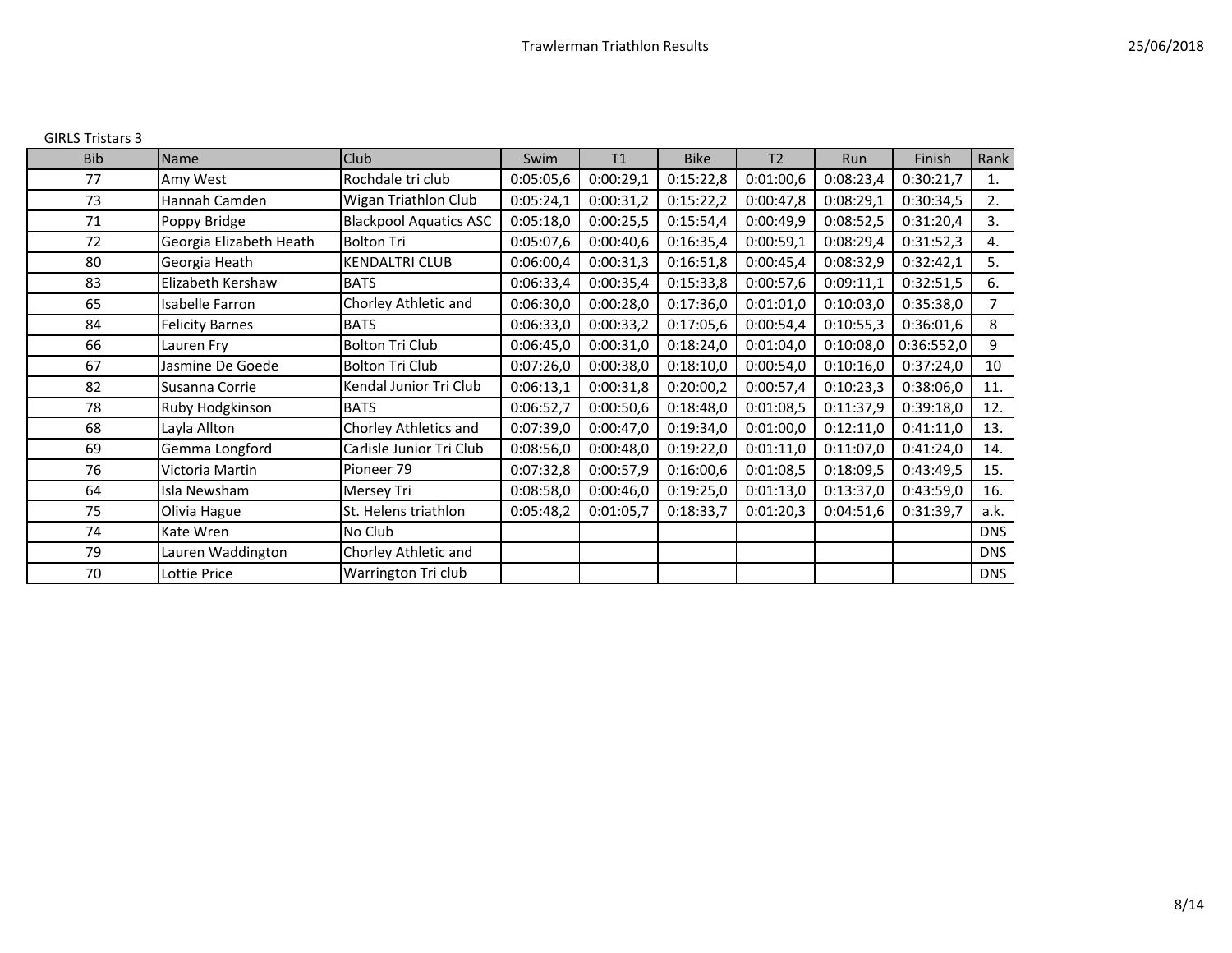| <b>BOYS Tristars 2</b> |  |
|------------------------|--|
|                        |  |

| <b>Bib</b> | Name                  | <b>Club</b>                   | Swim      | T1        | <b>Bike</b> | T <sub>2</sub> | Run       | Finish    | Rank |
|------------|-----------------------|-------------------------------|-----------|-----------|-------------|----------------|-----------|-----------|------|
| 88         | Alex Poulston         | Mersey Tri                    | 0:04:40,6 | 0:00:24,8 | 0:09:35,5   | 0:00:51,8      | 0:06:45,5 | 0:22:18,3 | 1.   |
| 105        | Daniel Knowles-Slack  | <b>COLT</b>                   | 0:04:34,0 | 0:00:57,0 | 0:09:59,0   | 0:00:53,0      | 0:06:11,0 | 0:22:33,0 | 2.   |
| 106        | Ben Grantham          | Chester Triathlon Club        | 0:05:04,0 | 0:00:26,0 | 0:10:41,0   | 0:00:53,0      | 0:05:51,0 | 0:22:55,0 | 3.   |
| 86         | <b>Ethan Roberts</b>  | Chorley Athletics and         | 0:04:23,2 | 0:00:35,5 | 0:10:13,2   | 0:00:49,3      | 0:06:55,8 | 0:22:57,2 | 4.   |
| 87         | Luke Carrington       | Rochdale Tri Club             | 0:04:37,2 | 0:00:32,5 | 0:10:23,1   | 0:00:47,4      | 0:06:52,5 | 0:23:12,9 | 5.   |
| 102        | Archie Honeysett      | city of lancaster             | 0:05:07,0 | 0:00:28,0 | 0:10:21,0   | 0:00:54,0      | 0:06:28,0 | 0:23:18,0 | 6.   |
| 99         | Harry Crisp           | Chestervtriathlon club        | 0:04:47,0 | 0:00:26,0 | 0:11:28,0   | 0:00:52,0      | 0:06:28,0 | 0:24:00,0 | 7.   |
| 94         | Thomas Wilde          | <b>Chester Triathlon Club</b> | 0:05:09,7 | 0:00:40,0 | 0:11:36,2   | 0:01:06,0      | 0:05:44,3 | 0:24:16,4 | 8.   |
| 93         | <b>Charlie Atkiss</b> | Manchester Triathlon          | 0:04:42,1 | 0:00:30,4 | 0:11:57,8   | 0:00:58,1      | 0:06:14,7 | 0:24:23,2 | 9.   |
| 100        | <b>Samuel Dallas</b>  | Cadence tri                   | 0:05:24,0 | 0:00:28,0 | 0:12:03,0   | 0:00:55,0      | 0:05:54,0 | 0:24:43,0 | 10.  |
| 92         | Benjamin Paul         | Ormskirk Otters               | 0:04:57,6 | 0:00:37,1 | 0:11:43,7   | 0:00:57,8      | 0:06:30,4 | 0:24:46,9 | 11.  |
| 113        | Daniel Unsworth       | Wigan Triathlon Club          | 0:05:24,3 | 0:00:31,9 | 0:11:35,4   | 0:01:00,5      | 0:06:26,3 | 24:57:08  | 12   |
| 101        | Ben Johnson           | <b>Mersey Tri</b>             | 0:04:42,0 | 0:00:53,0 | 0:11:45,0   | 0:01:13,0      | 0:06:36,0 | 0:25:09,0 | 13   |
| 90         | Evan Rostron          | Ormskirk Otters               | 0:05:02,5 | 0:00:44,9 | 0:11:35,7   | 0:01:03,0      | 0:07:03,9 | 0:25:30,1 | 14   |
| 108        | Finnian Reynolds      | <b>Blackpool Aquatics ASC</b> | 0:05:20,0 | 0:00:58,0 | 0:11:36,0   | 0:01:06,0      | 0:06:32,0 | 0:25:32,0 | 15   |
| 110        | Zach Earnshaw         | city of lancaster             | 0:05:32,0 | 0:00:30,0 | 0:11:56,0   | 0:01:06,0      | 0:06:32,0 | 0:25:35,0 | 16   |
| 98         | Ethan Brown           | <b>BATS</b>                   | 0:05:09,1 | 0:00:37,0 | 0:11:21,6   | 0:01:05,5      | 0:07:27,4 | 0:25:40,8 | 17   |
| 107        | Jayden Birch          | Salesbury Primary             | 0:04:51,0 | 0:00:40,0 | 0:12:09,0   | 0:01:03,0      | 0:08:01,0 | 0:26:44,0 | 18   |
| 104        | Lucas Pilling         | <b>Bolton Triathlon Club</b>  | 0:06:21,0 | 0:00:38,0 | 0:12:22,0   | 0:01:07,0      | 0:06:27,0 | 0:26:54,0 | 19   |
| 103        | James Andrews         | Lytham                        | 0:05:08,0 | 0:00:49,0 | 0:13:53,0   | 0:00:50,0      | 0:06:38,0 | 0:27:17,0 | 20   |

BOYS Tristars 2

| <b>Bib</b> | IName               | <b>Club</b>                  | Swim      |           | <b>Bike</b> | T <sub>2</sub> | Run       | Finish    | Rank       |
|------------|---------------------|------------------------------|-----------|-----------|-------------|----------------|-----------|-----------|------------|
| 112        | Nathan Fryer        | <b>Bolton Triathlon Club</b> | 0:06:08.0 | 0:00:45.0 | 0:13:19.0   | 0:00:15.0      | 0:07:06.0 | 0:27:32.0 | 21         |
| 109        | Reuben Wilson       | <b>St helens tri</b>         | 0:05:54.0 | 0:00:49.0 | 0:13:57.0   | 0:01:15.0      | 0:07:31.0 | 0:29:26.0 | 22         |
| 95         | Eddie Hodgkinson    | <b>BATS</b>                  | 0:06:21.4 | 0:00:39.7 | 0:14:08.1   | 0:01:11.7      | 0:08:03.4 | 0:30:24.5 | 23         |
| 96         | Daniel Brennan      | Wigan Tri                    | 0:05:21.4 | 0:01:30.7 | 0:13:27.9   | 0:01:25.2      | 0:08:43.7 | 0:30:29.1 | 24         |
| 89         | <b>Idris Dawson</b> | Philips High                 | 0:05:34.6 | 0:01:16.8 | 0:12:01.1   | 0:00:19.0      | 0:03:57.0 | 0:23:08.7 | a.k.       |
| 85         | Oscar Schofield     | Rochdale Triathlon Club      |           |           |             |                |           |           | <b>DNS</b> |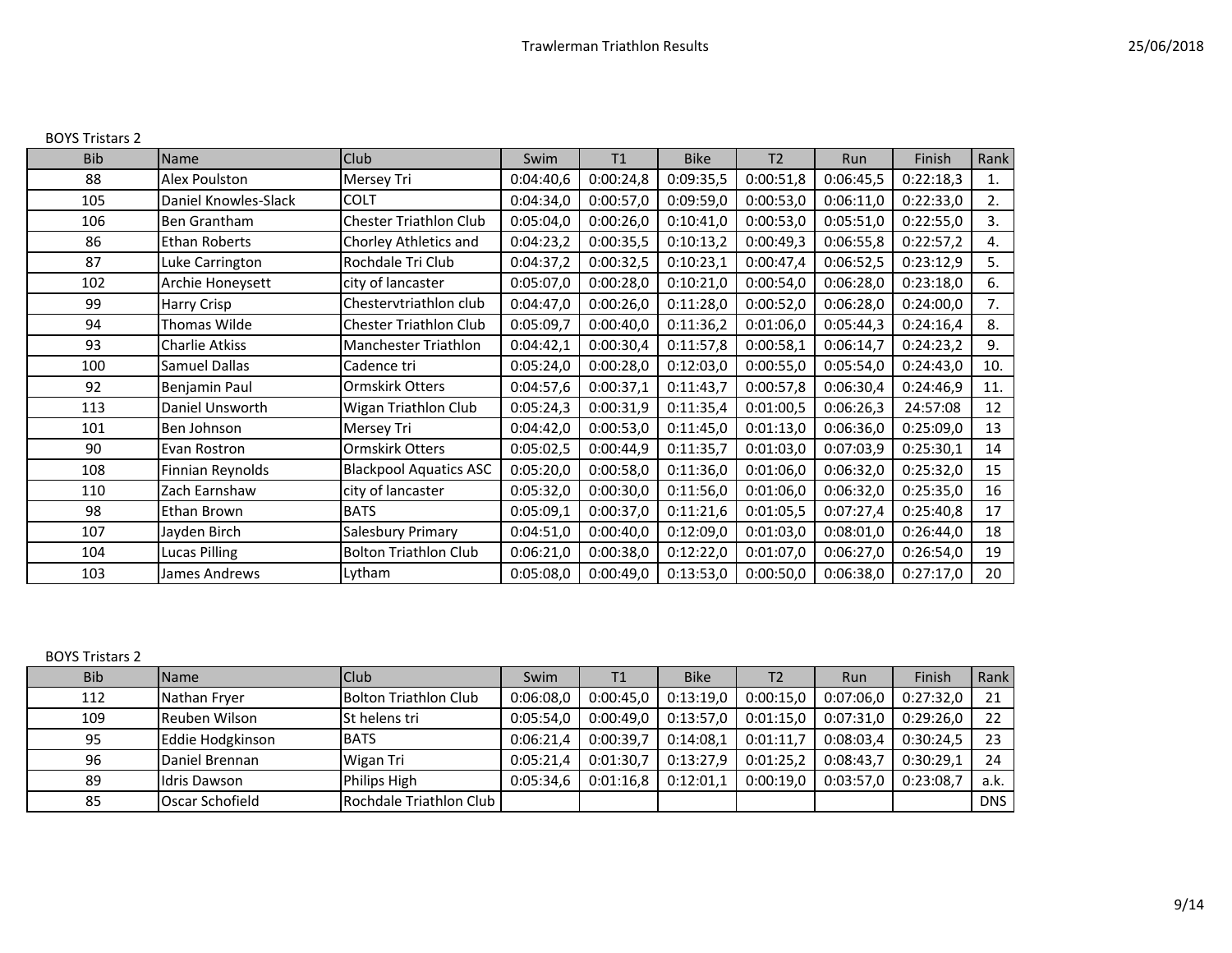| مص<br>-- | .<br>Wright<br>Luar - | . .<br>Carlisle<br>Junio <sup>r</sup><br>rı<br>Club |  |  |  | <b>DNS</b> |
|----------|-----------------------|-----------------------------------------------------|--|--|--|------------|
| ~-       | TRonan Maher          | $\sim$<br>Lancaster<br><b>LITV</b><br>.             |  |  |  | <b>DNS</b> |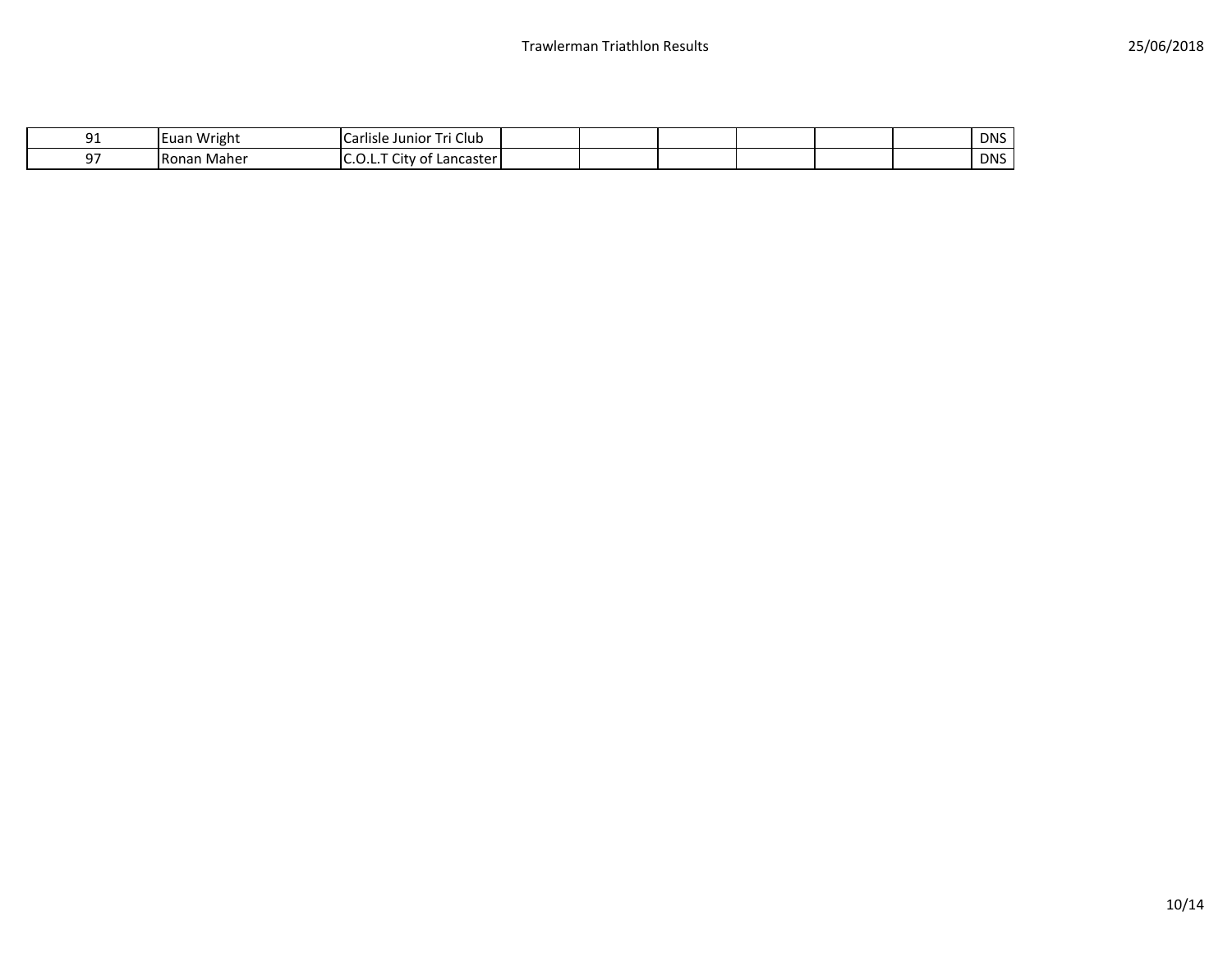| GIRLS Tristars 2 |  |
|------------------|--|
|                  |  |

| <b>Bib</b> | Name                | <b>Club</b>               | Swim      | T1        | <b>Bike</b> | T <sub>2</sub> | <b>Run</b> | Finish    | Rank |
|------------|---------------------|---------------------------|-----------|-----------|-------------|----------------|------------|-----------|------|
| 115        | Beth Robinson       | Altrincham Swimming       | 0:04:00,7 | 0:00:26,4 | 0:10:50,8   | 0:00:45,8      | 0:05:54,8  | 0:21:58,6 | 1.   |
| 129        | Emma Poulston       | Mersey Tri                | 0:05:11,0 | 0:00:27,0 | 0:11:00,0   | 0:00:53,0      | 0:06:31,0  | 0:24:01,0 | 2.   |
| 126        | Leah Mcmanus        | Carlisle junior tri club  | 0:04:55,2 | 0:00:27,6 | 0:11:31,4   | 0:00:59,4      | 0:06:23,4  | 0:24:17,1 | 3.   |
| 118        | Helana White        | Clayton Le Moors          | 0:04:51,6 | 0:00:35,0 | 0:12:06,4   | 0:01:05,0      | 0:05:42,4  | 0:24:20,5 | 4.   |
| 117        | Niamh Barnsley-Ryan | <b>COLT</b>               | 0:04:33,6 | 0:00:43,4 | 0:11:48,9   | 0:00:54,5      | 0:06:48,5  | 0:24:49,2 | 5.   |
| 140        | Megan Leigh         | Chorley AATC              | 0:05:10,0 | 0:00:35,0 | 0:12:22,0   | 0:00:57,0      | 0:06:16,0  | 0:25:19,0 | 6.   |
| 125        | <b>Gracie Scott</b> | <b>Blackpool Aquatics</b> | 0:04:58,8 | 0:00:35,6 | 0:12:41,5   | 0:00:57,3      | 0:06:13,0  | 0:25:26,4 | 7.   |
| 135        | Orla Smout          | Mersey Tri                | 0:05:08,0 | 0:00:45,0 | 0:11:49,0   | 0:00:16,0      | 0:07:42,0  | 0:25:40,0 | 8.   |
| 137        | Paige Gaskell       | Bolton tri club           | 0:05:52,0 | 0:00:42,0 | 0:14:09,0   | 0:00:21,0      | 0:04:44,0  | 0:25:48,0 | 9.   |
| 130        | Eve Downham         | Chorley Athletic and      | 0:05:16,0 | 0:00:40,0 | 0:12:58,0   | 0:00:54,0      | 0:06:02,0  | 0:25:49,0 | 10.  |
| 123        | Molly Grimshaw      | <b>Bolton</b>             | 0:05:21,0 | 0:00:34,6 | 0:12:22,1   | 0:01:03,1      | 0:06:39,0  | 0:25:59,8 | 11.  |
| 119        | Megan Lloyd         | Harry Middleton C.C.      | 0:05:20,4 | 0:00:30,8 | 0:11:33,2   | 0:01:01,5      | 0:07:34,4  | 0:26:00,6 | 12.  |
| 128        | Hannah Watson       | Chorley athletic and      | 0:05:05,0 | 0:00:36,0 | 0:12:29,0   | 0:00:58,0      | 0:07:26,0  | 0:26:33,0 | 13.  |
| 132        | Evie Robinson       | <b>COLTS</b>              | 0:04:45,0 | 0:00:49,0 | 0:12:45,0   | 0:00:17,0      | 0:07:58,0  | 0:26:33,0 | 14.  |
| 133        | Louisa Bradburn     | <b>BATS</b>               | 0:05:20,0 | 0:00:34,0 | 0:13:30,0   | 0:01:02,0      | 0:07:11,0  | 0:27:36,0 | 15.  |
| 134        | Lara Ingram-Weston  | Chorley Athletic and      | 0:04:41,0 | 0:01:06,0 | 0:14:51,0   | 0:01:15,0      | 0:06:11,0  | 0:28:03,0 | 16.  |
| 127        | Daisy Cave          | <b>BATS</b>               | 0:05:07,2 | 0:00:34,8 | 0:13:29,8   | 0:01:06,0      | 0:08:03,5  | 0:28:21,5 | 17.  |
| 120        | Evie Houlihan       | Lytham St Annes           | 0:04:55,5 | 0:00:50,3 | 0:13:38,1   | 0:01:09,2      | 0:08:09,9  | 0:28:43,2 | 18.  |
| 138        | <b>Ruby Smith</b>   | Warrington Tri Club       | 0:06:09,0 | 0:00:55,0 | 0:13:23,0   | 0:01:05,0      | 0:07:59,0  | 0:29:31,0 | 19.  |
| 136        | <b>Holly Hirst</b>  | St Helens Tri             | 0:05:37,0 | 0:00:32,0 | 0:15:20,0   | 0:01:07,0      | 0:07:31,0  | 0:30:06,0 | 20.  |
| 203        | Kaci McCarthy       | Turton                    | 0:06:17,0 | 0:01:03,0 | 0:14:07,0   | 0:01:04,0      | 0:07:37,0  | 0:30:08,0 | 21.  |

GIRLS Tristars 2

| <b>Bib</b> | <b>IName</b>            | <b>Club</b>                 | Swim      |           | <b>Bike</b> | T <sub>2</sub> | Run       | Finish    | Rank       |
|------------|-------------------------|-----------------------------|-----------|-----------|-------------|----------------|-----------|-----------|------------|
| 139        | Corin Smith             | <b>Warrington Triathlon</b> | 0:06:12,0 | 0:00:56.0 | 0:14:39.0   | 0:01:05.0      | 0:07:30.0 | 0:30:22.0 | 22.        |
| 116        | Rihanna Houton          | Fleetwood swim club         | 0:05:00.2 | 0:01:00.6 | 0:16:42.6   | 0:00:59.7      | 0:08:13.2 | 0:31:56.4 | 23.        |
| 121        | Louise Moore            | Fleetwood Swimming          | 0:05:47.6 | 0:00:59.8 | 0:16:35.0   | 0:01:03.6      | 0:08:26.4 | 0:32:52.6 | 24.        |
| 122        | Erin Loder              | Fleetwood Swimming          | 0:06:09.6 | 0:01:11.0 | 0:27:18.7   | 0:01:41.1      | 0:09:57.7 | 0:46:18.2 | 25.        |
| 114        | <b>Jenna Carruthers</b> | Carlisle Junior Tri         |           |           |             |                |           |           | <b>DNS</b> |
| 124        | Iggy Campbell           | <b>St Nicholas C of E</b>   |           |           |             |                |           |           | <b>DNS</b> |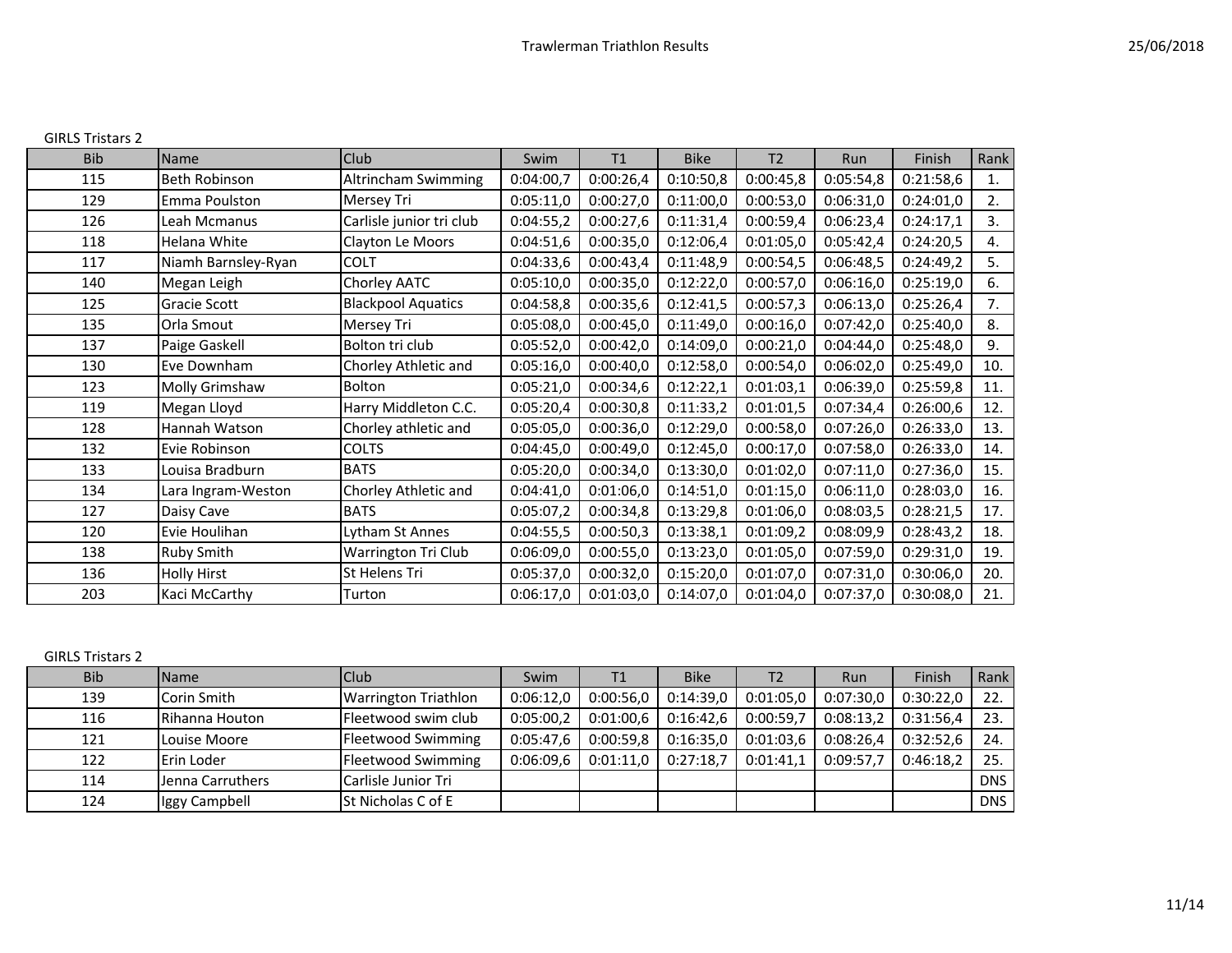| ᆂᇦᆂ | วแขะ<br><b>A</b><br>addington<br>$W$ | nn <sub>n</sub><br><b>riev</b><br>aliu |  |  |  | <b>DNS</b> |
|-----|--------------------------------------|----------------------------------------|--|--|--|------------|
|     |                                      |                                        |  |  |  |            |

 $\boxed{\phantom{1}}$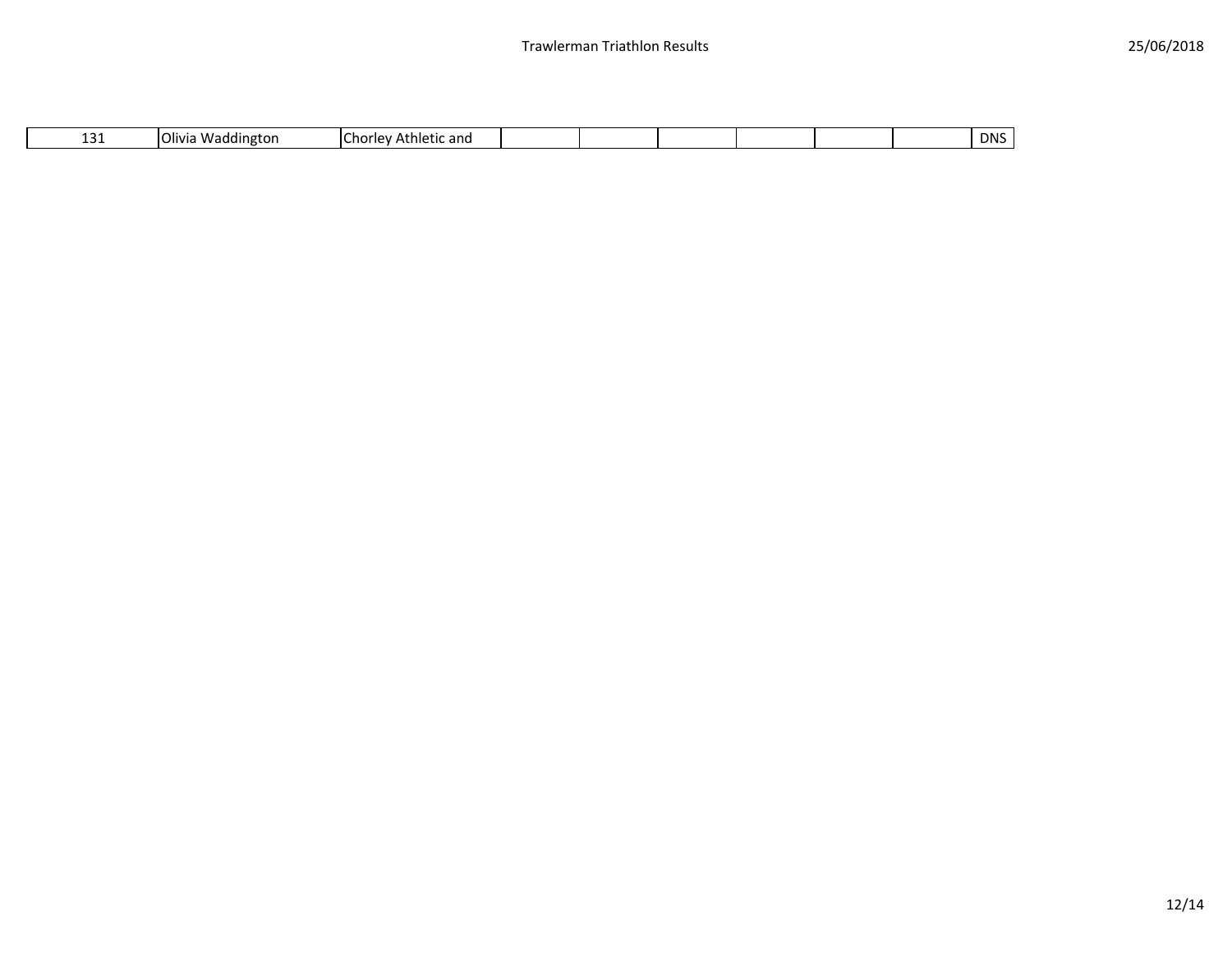|  |  | <b>GIRLS Tristars 1</b> |  |
|--|--|-------------------------|--|
|--|--|-------------------------|--|

| <b>Bib</b> | Name                  | <b>Club</b>                   | Swim      | T1        | <b>Bike</b> | T <sub>2</sub> | Run       | Finish    | Rank           |
|------------|-----------------------|-------------------------------|-----------|-----------|-------------|----------------|-----------|-----------|----------------|
| 141        | Amber McIntosh        | Carlisle Junior tri           | 0:03:50,0 | 0:00:41,0 | 0:09:34,0   | 0:00:57,0      | 0:04:28,0 | 0:19:29,0 | 1.             |
| 146        | Abby Johnston         | <b>COLT</b>                   | 0:04:34,0 | 0:00:30,0 | 0:09:03,0   | 0:00:59,0      | 0:04:44,0 | 0:19:49,0 | 2.             |
| 142        | Isabel Tuck           | <b>BATS</b>                   | 0:04:00,0 | 0:00:43,0 | 0:09:44,0   | 0:00:58,0      | 0:05:18,0 | 0:20:42,0 | 3.             |
| 145        | Daisy Atkiss          | Manchester Triathlon          | 0:04:20,0 | 0:00:35,0 | 0:10:50,0   | 0:00:14,0      | 0:05:09,0 | 0:21:07,0 | 4.             |
| 143        | Jennifer Thompson     | Carlisle junior Tri club      | 0:04:27,0 | 0:00:29,0 | 0:09:31,0   | 0:01:07,0      | 0:05:37,0 | 0:21:11,0 | 5.             |
| 157        | <b>Ruby Armstrong</b> | <b>COLT</b>                   | 0:04:36,5 | 0:00:39,5 | 0:10:17,2   | 0:00:55,9      | 0:04:49,3 | 0:21:18,6 | 6.             |
| 154        | Isla Bell             | Carlisle Junior Tri           | 0:04:25,2 | 0:00:37,7 | 0:10:51,4   | 0:01:02,0      | 0:04:56,7 | 0:21:53,2 | 7 <sub>1</sub> |
| 149        | Avagrace Hodson       | St Phillips Atherton          | 0:04:24,0 | 0:00:51,0 | 0:10:15,0   | 0:01:02,0      | 0:05:30,0 | 0:22:01,0 | 8.             |
| 156        | Emma Grantham         | Chester Triathlon Club        | 0:05:28,4 | 0:00:36,5 | 0:10:17,1   | 0:00:58,2      | 0:04:59,4 | 0:22:19,7 | 9.             |
| 155        | Lucy Smout            | MerseyTri                     | 0:05:09,7 | 0:00:52,6 | 0:10:33,7   | 0:00:59,2      | 0:04:59,4 | 0:22:34,7 | 10.            |
| 159        | Pippa Barnes          | <b>BATS</b>                   | 0:05:28,4 | 0:00:34,1 | 0:09:53,1   | 0:01:03,2      | 0:05:38,2 | 0:22:37,3 | 11.            |
| 148        | Lauren Gray           | <b>Fleetwood Swimming</b>     | 0:04:40,0 | 0:00:41,0 | 0:10:40,0   | 0:01:13,0      | 0:05:50,0 | 0:23:03,0 | 12.            |
| 161        | Jemima Bradburn       | <b>BATS</b>                   | 0:05:17,7 | 0:00:35,5 | 0:11:21,4   | 0:01:09,2      | 0:05:16,9 | 0:23:41,0 | 13.            |
| 144        | Holly Rawcliffe       | <b>Blackpool Aquatics ASC</b> | 0:04:41,0 | 0:00:39,0 | 0:11:51,0   | 0:01:05,0      | 0:05:47,0 | 0:24:02,0 | 14.            |
| 153        | <b>Hollie Cave</b>    | <b>BATS</b>                   | 0:05:23,7 | 0:00:43,2 | 0:11:04,7   | 0:01:07,0      | 0:05:55,5 | 0:24:14,3 | 15.            |
| 150        | Jessica McNiven       | <b>Heyhouses</b>              | 0:05:03,0 | 0:00:50,0 | 0:11:48,0   | 0:01:11,0      | 0:05:28,0 | 0:24:19,0 | 16.            |
| 164        | Nell Quilliam         | <b>Bolton Triathlon Club</b>  | 0:05:33,7 | 0:00:36,4 | 0:12:15,0   | 0:01:02,2      | 0:05:20,4 | 0:24:47,9 | 17.            |
| 151        | Yesenia Ajiteru       | <b>Fleetwood Swimming</b>     | 0:05:02,0 | 0:00:52,0 | 0:11:40,0   | 0:01:23,0      | 0:05:54,0 | 0:24:50,0 | 18.            |
| 152        | Charlotte Thompson    | Carlisle junior Tri club      | 0:05:13,0 | 0:00:36,0 | 0:11:23,0   | 0:01:26,0      | 0:06:43,0 | 0:25:20,0 | 19.            |
| 162        | Alannah Birch         | Salesbury Primary             | 0:04:55,7 | 0:00:47,4 | 0:12:02,8   | 0:00:59,5      | 0:06:43,3 | 0:25:29,0 | 20.            |
| 158        | Grace Hirst           | St Helens Tri                 | 0:05:17,0 | 0:00:58,7 | 0:13:15,5   | 0:01:03,2      | 0:05:34,6 | 0:26:09,3 | 21.            |

GIRLS Tristars 1

| <b>Bib</b> | <b>Name</b>      | <b>Club</b>                | Swim      | $-$       | <b>Bike</b>             | $-$       | Run                                     | Finish    | Rank              |
|------------|------------------|----------------------------|-----------|-----------|-------------------------|-----------|-----------------------------------------|-----------|-------------------|
| 163        | Jessica Wilde    | Triathlon Cclub<br>Chester | 0:05:46.7 | 0:00:52.8 | $0.12.22$ 7<br><u>.</u> | 0:01:10.7 | 0:05:59.8<br>$\cdot \cdot \cdot$ $\cap$ | 0:26:13.8 | $\sim$<br><u></u> |
| 147        | Eleanor Williams | Triathlon Club<br>Chester  |           |           |                         |           |                                         |           | <b>DNS</b>        |